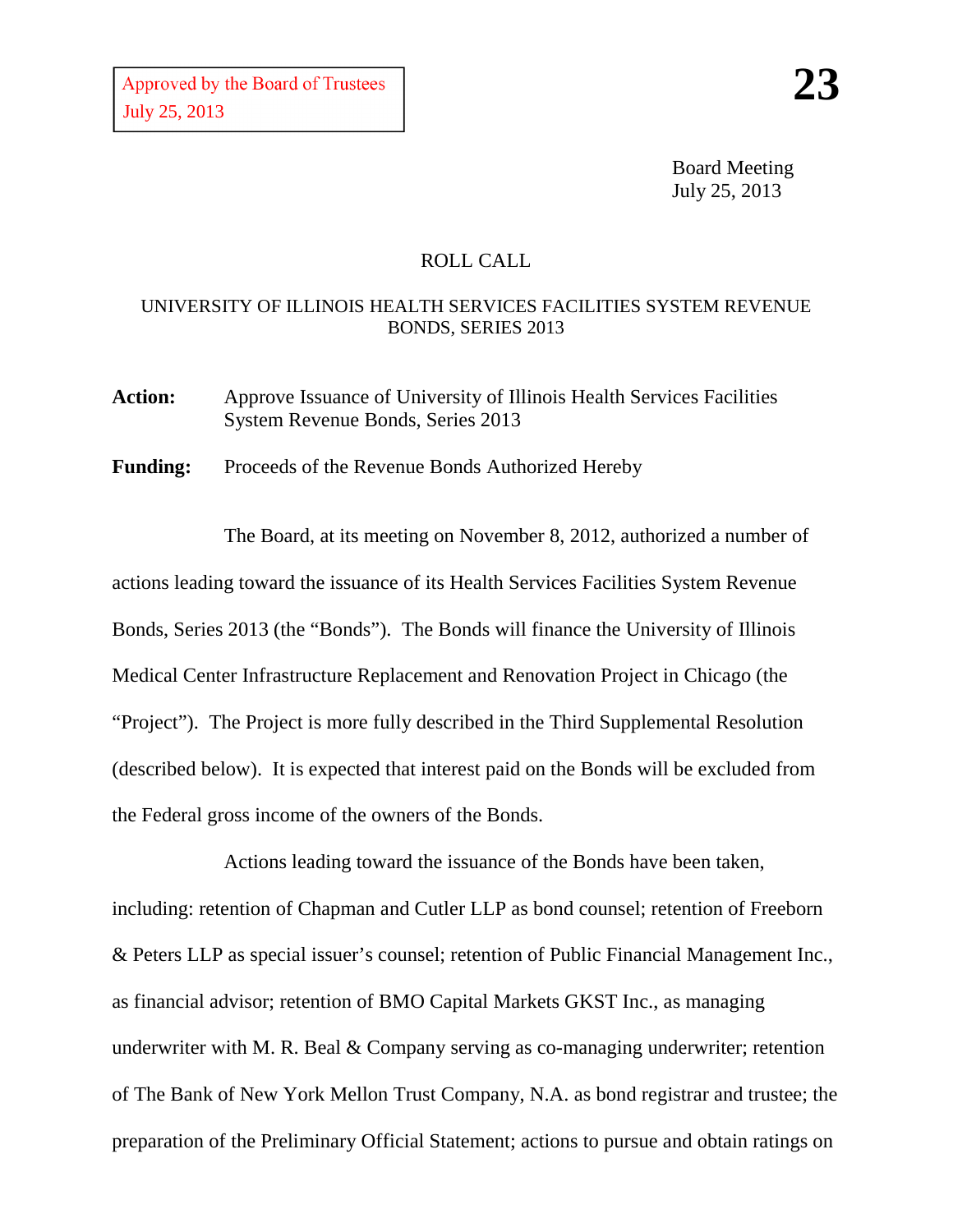the Bonds; and preparation of additional documents including a Third Supplemental System Revenue Bond Resolution (the "Third Supplemental Resolution"), a Bond Purchase Agreement, and a Continuing Disclosure Undertaking.

Now it is requested that the Board authorize the issuance of the Bonds in an original principal amount not to exceed \$77.0 million to fund the Project and pay costs of issuance. The final maturity of the Bonds shall be not later than thirty (30) years from the date of issuance thereof. The Bonds will be issued as fixed-rate bonds.

The Bonds will be fully registered and will be special, limited obligations of the Board. The Bonds, together with the Board's outstanding University of Illinois Variable Rate Demand Health Services Facilities System Revenue Refunding Bonds, Series 2008 and Health Services Facilities System Revenue Bonds, Series 1997B, any other Parity Bonds issued in the future and any additional parity debt, will be payable only from and secured by (i) first, the Net Revenues of the Health Services Facilities System (the "System"), (ii) second, all charges, income and revenues of the University of Illinois College of Medicine Medical Service Plan in an amount not to exceed in any fiscal year annual debt service on the Series 1997B Bonds, the Series 2008 Bonds, the Bonds and any other Parity Bonds issued in the future and mandatory transfers pursuant to the Bond Resolution, and (iii) third, College of Medicine Student Tuition in an amount not to exceed in any fiscal year annual debt service on the Series 1997B Bonds, the Series 2008 Bonds, the Bonds and any other Parity Bonds issued in the future and mandatory transfers pursuant to the Bond Resolution, subject to certain prior pledges as more fully described in the Third Supplemental Resolution. In addition, the Bonds are secured by

2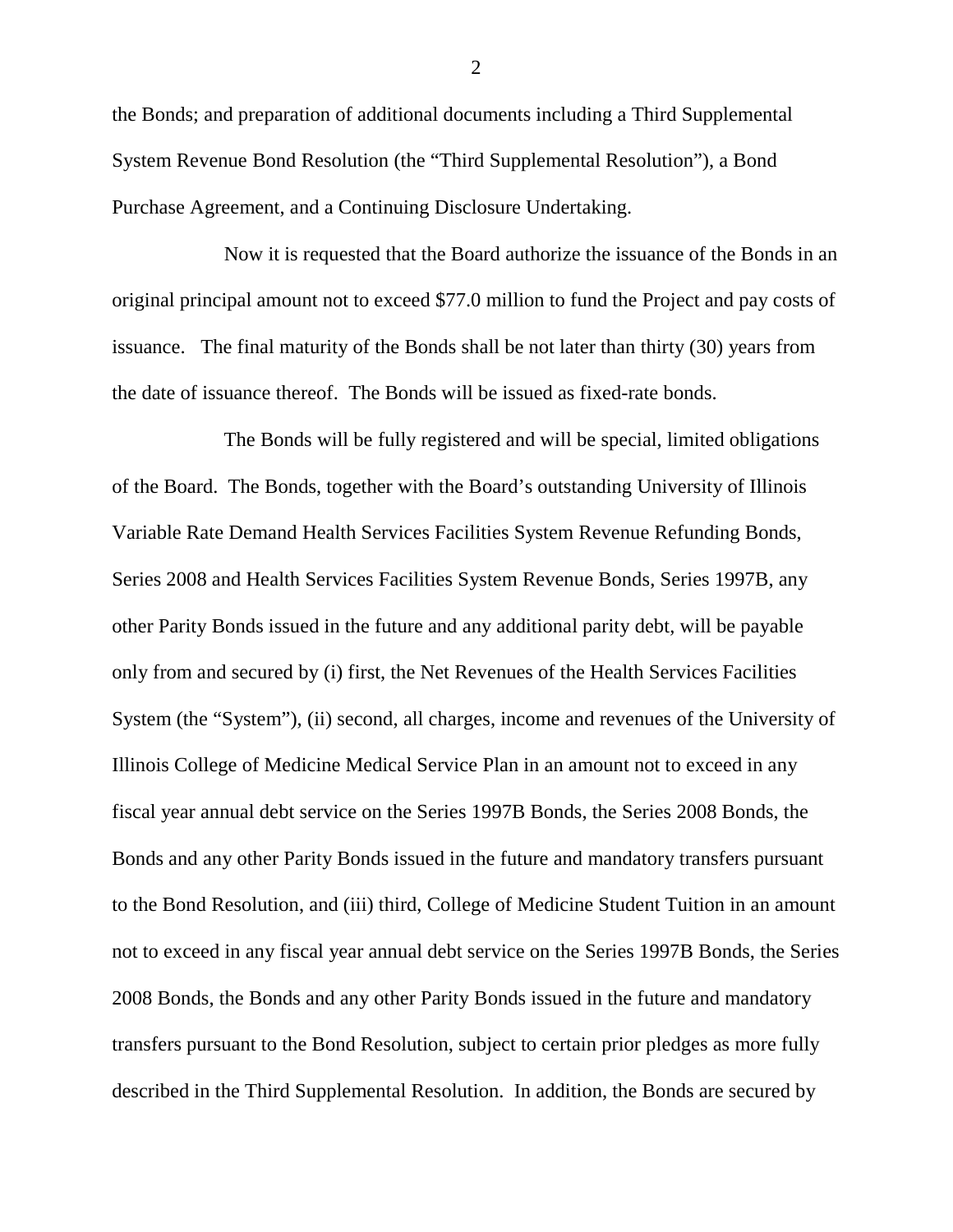amounts on deposit in the Bond and Interest Sinking Fund Account held under the Bond Resolution (as defined in the Third Supplemental Resolution).

Certain legal matters incidental to the authorization and issuance of the Bonds, the forms of the Preliminary and final Official Statements, the Third Supplemental Resolution, the Bond Purchase Agreement, and the Continuing Disclosure Undertaking will be approved by Chapman and Cutler LLP, Chicago, Illinois, Bond Counsel, and Freeborn & Peters LLP, Chicago, Illinois, Special Issuer's Counsel; and certain legal matters will be passed upon by Katten Muchin Rosenman LLP, Chicago, Illinois, Underwriters' Counsel.

Accordingly, in order to proceed with the preparation, sale, and issuance of the Bonds, the Vice President/Chief Financial Officer and Comptroller recommends that the Board approve the following actions:

- 1. Authorization of the sale and issuance of up to \$77.0 million of the Bonds.
- 2. Approval of the Preliminary Official Statement and approval of the final Official Statement with the addition of the final terms of the  $Bonds.<sup>1</sup>$  $Bonds.<sup>1</sup>$  $Bonds.<sup>1</sup>$
- 3. Approval of the form of the Bond Purchase  $A$ greement<sup>1</sup> with BMO Capital Markets GKST Inc., as managing underwriter wherein the underwriters agree to purchase from the Board all of the Bonds, such Bonds to be purchased by the underwriters at a price, exclusive of net original issue discount or premium, not less than 98 percent of the par amount thereof and such Bonds to have a true interest cost of not to exceed 7.00 percent per annum.

<span id="page-2-0"></span> $<sup>1</sup>$  A copy is filed with the Secretary of the Board for record and the appropriate officers of the Board are hereby</sup> authorized and directed to execute the same in the name of and on behalf of the Board in substantially the form presented to this meeting, or with such changes as may be approved by the officer or officers of the Board executing the same, his/her or their execution thereof to constitute conclusive evidence of the Board's approval of all changes from the form thereof presented to this meeting; provided, however, that if any such changes constitute a substantial change in the form thereof presented to this meeting they shall first be approved by the Executive Committee of the Board to which authority for such approval is hereby delegated by the Board.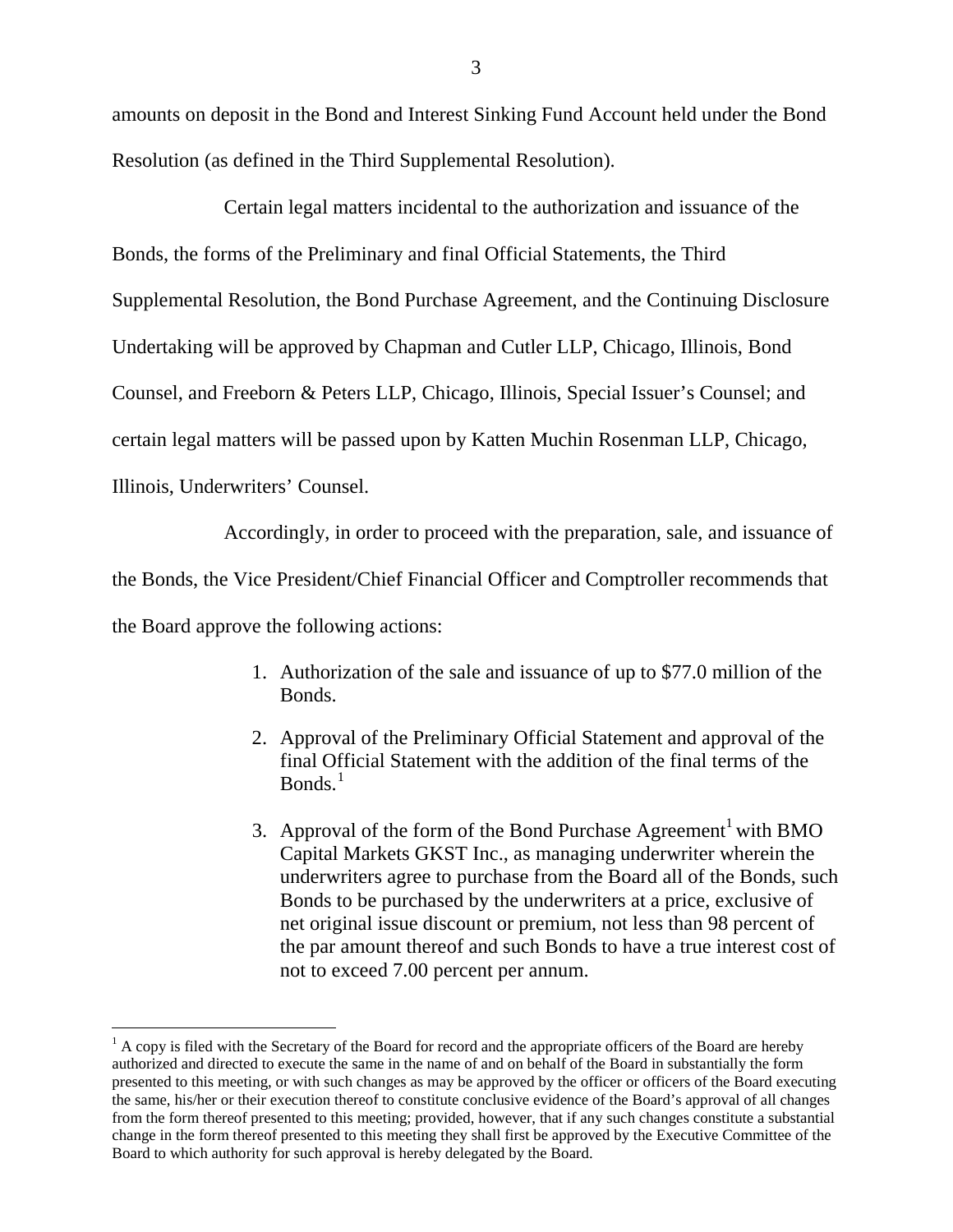- 4. Delegate to the Comptroller the authority to determine the principal amount, final terms, and terms of the sale of the Bonds within the limits expressed in this Board action and the Third Supplemental Resolution. Prior to the sale and issuance of the Bonds, the Comptroller will advise the Board's Executive Committee of the decision to proceed with the sale and issuance of the Bonds.
- 5. Approval of the Third Supplemental Resolution.<sup>1</sup>
- 6. Approval of the form of the Continuing Disclosure Undertaking by the Board with respect to the Bonds.  $\frac{1}{1}$
- 7. Authorize the Director of Capital Financing or his designee to conduct a public hearing for the purposes of compliance with Section 147(f) of the Internal Revenue Code of 1986 and to request approval of the Bonds from the Governor of the State of Illinois.
- 8. Ratification and confirmation of all actions taken or to be taken by the officers and members of the Board in connection with the sale and delivery of the Bonds to the managing underwriter.
- 9. That the Comptroller and other authorized officers of the Board be and they are hereby authorized and empowered to do and perform such other acts and things; and to make, execute, and deliver all such other instruments and documents on behalf of the Board as may be by them deemed necessary or appropriate in connection with the provisions of the Official Statement, the Third Supplemental System Revenue Bond Resolution, the Bond Purchase Agreement, the Continuing Disclosure Undertaking, including a Tax Exemption Certificate and Agreement in form satisfactory to Bond Counsel, University Counsel and the Board's Special Issuer's Counsel, and all acts and things whether heretofore or hereafter done or performed by any of the officers of the Board which are in conformity with the intents and purposes of these resolutions shall be and the same are hereby in all respects, ratified, confirmed, and approved.

The Board action recommended in this item complies in all material

respects with applicable State and federal laws, University of Illinois *Statutes, The* 

*General Rules Concerning University Organization and Procedure,* and Board of

Trustees policies and directives.